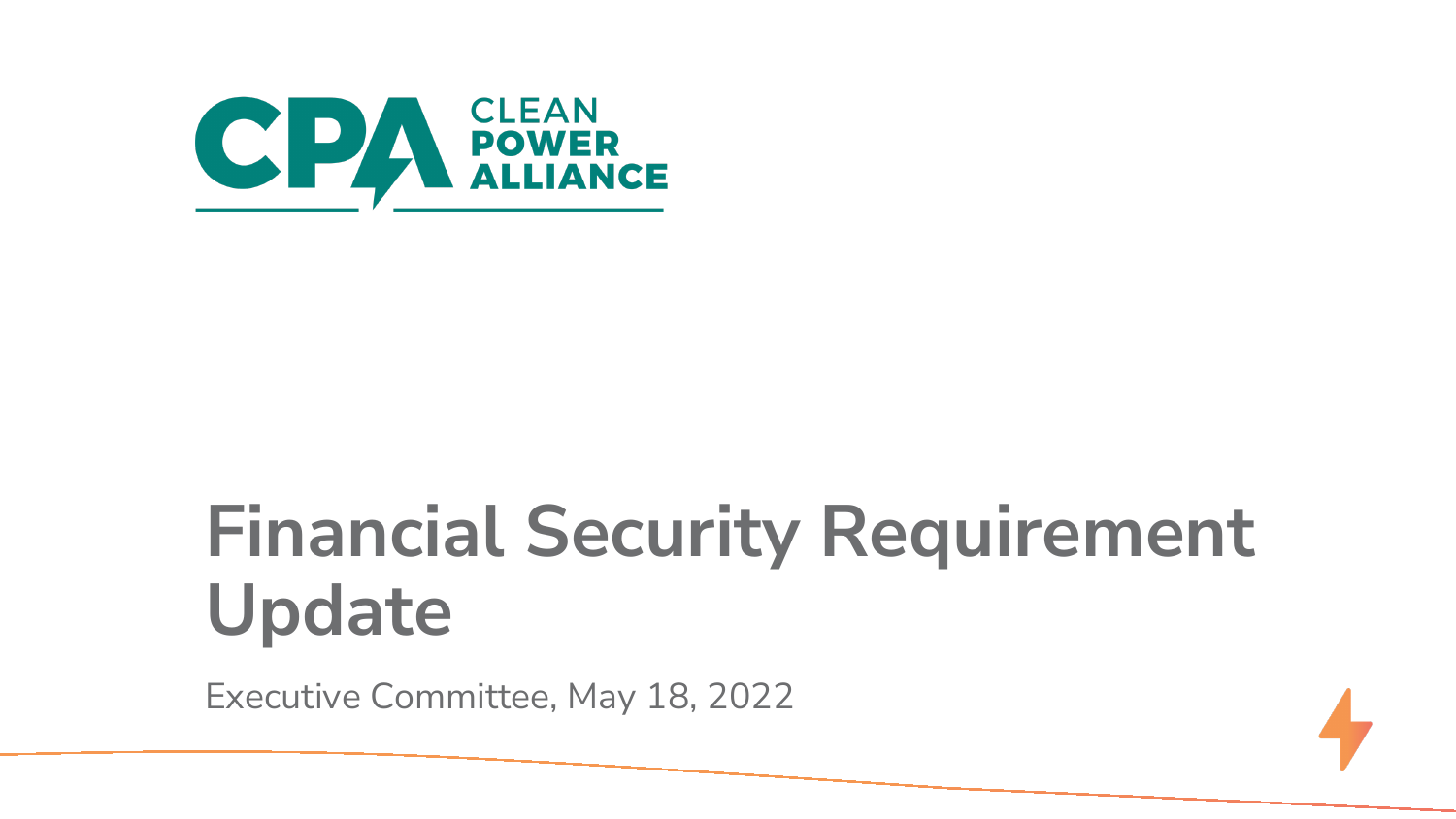### **FSR Background**

- All CCAs are required to post a Financial Security Requirement (FSR) with their IOU/Provider of Last Resort to cover administrative and net procurement costs the IOU would incur for six months if a CCA failed and its customers were involuntarily returned to the IOU
- The amount is recalculated every six months using updated power prices; the minimum posting is \$147,000 and has never exceeded that amount

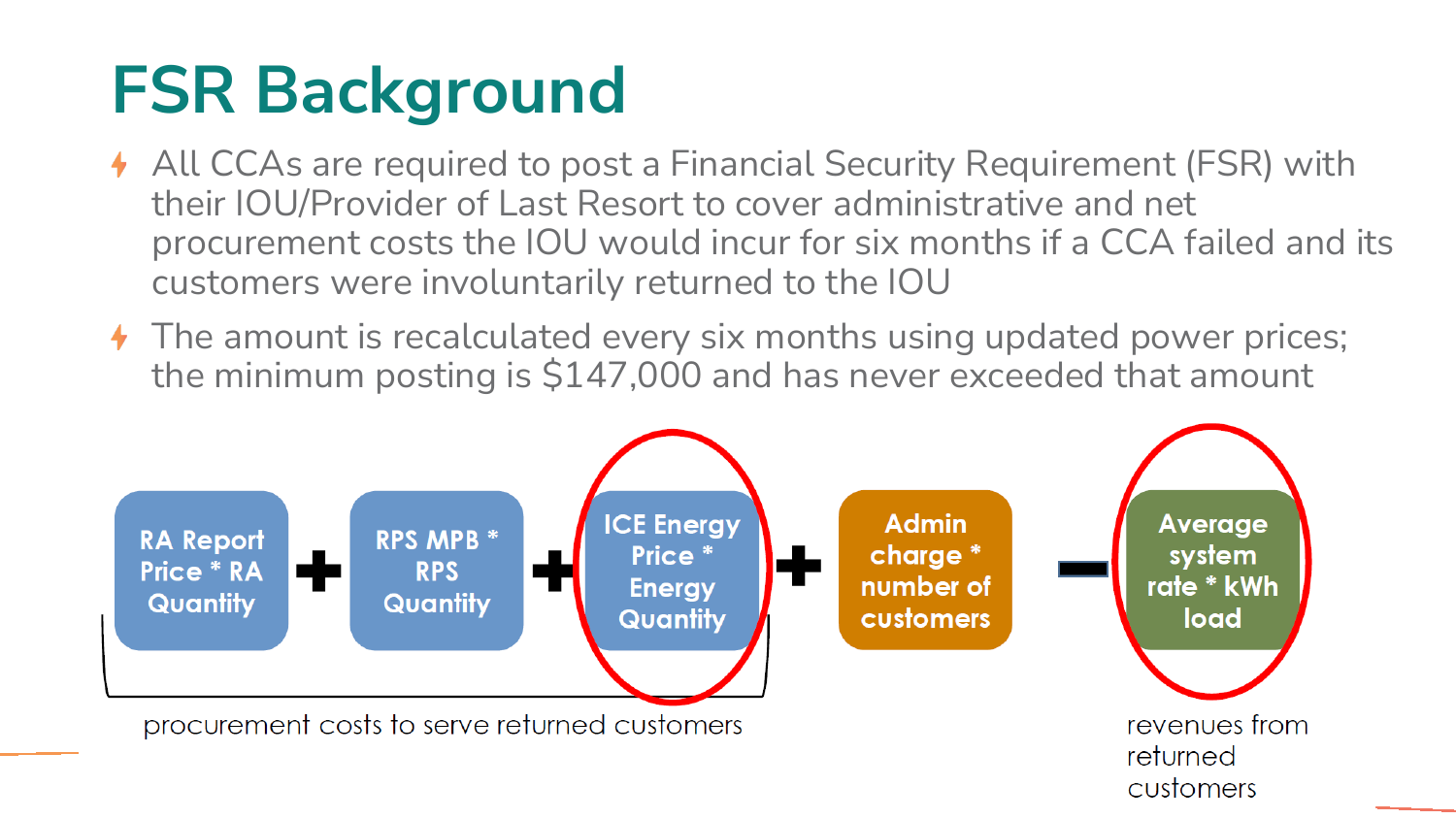# **Spring Update (FSR July - Dec 2022)**

A historic surge in forward power prices right before SCE calculated the new FSR led to an extreme rise in the FSR amount for CCAs in SCE territory

#### **SCE Advice 4789-E**

Total \$ 127 million in required collateral collectively from CCAs by July 1

#### **PG&E Advice 6589-E**

\$147,000 minimum required for each CCA

#### **SDG&E Advice 4002-E**

\$147,000 minimum required for each CCA

Some differences among IOU calculations are inherent in (1) varying levels of bundled customer rates, since  $\ast$ bundled revenues offset costs in the FSR formula; (2) NP15/SP15 energy price differences; (3) IOU load weighting of ICE prices

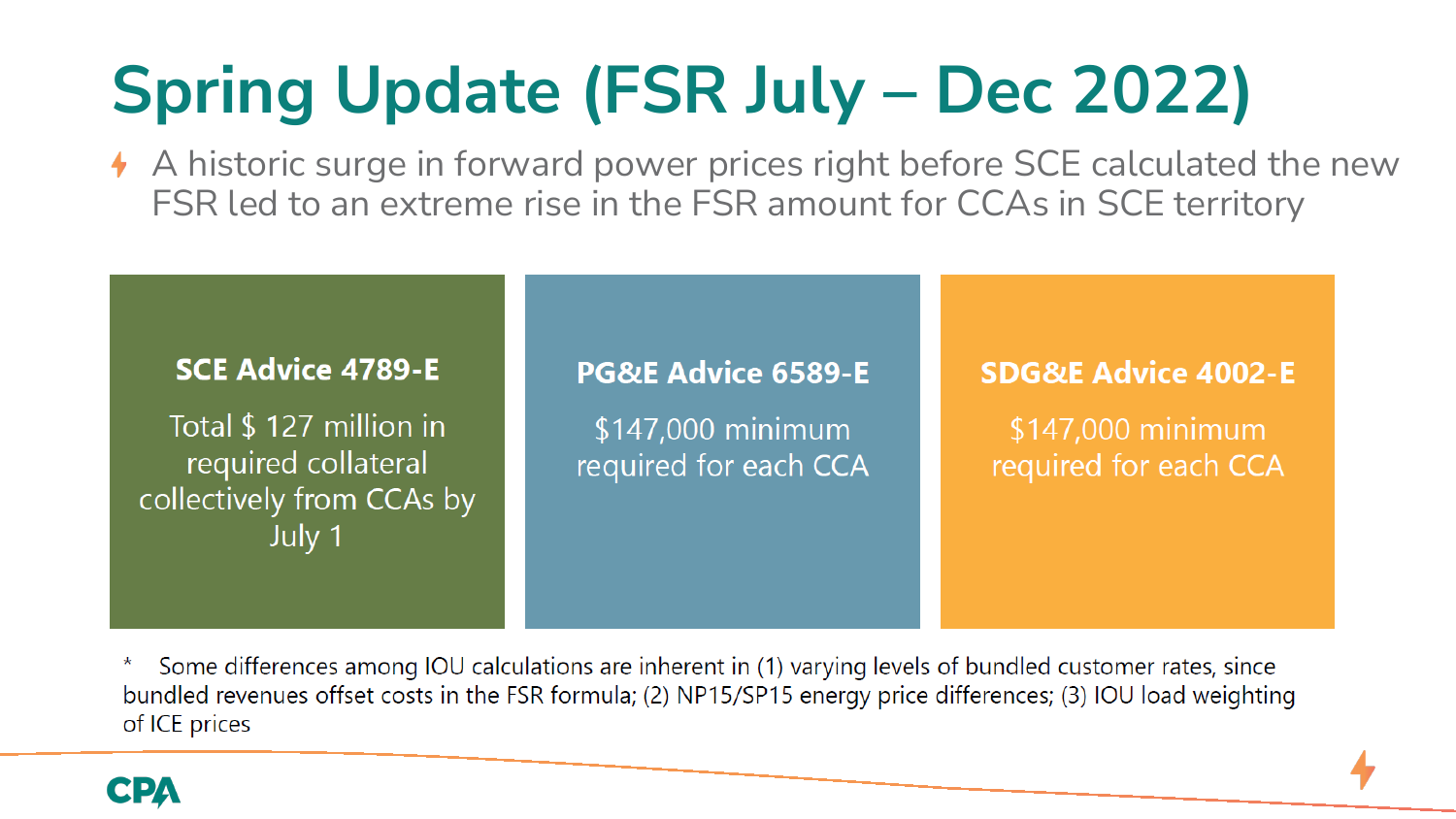## **CPA Specific Impact**

- Unless the amount is recalculated using a more favorable methodology, or the Advice Letter is suspended by the CPUC, CPA must post \$97 million by July 1
- $\blacklozenge$  Posting the FSR as currently calculated potentially introduces several unnecessary risks into an already volatile market

Increased **CCA Financial** Risk and Vulnerability to Summer Conditions

Increased Vulnerability in **System Stability** for Summer Conditions

**Increased Risk** and Pressure on Completing **New Projects**